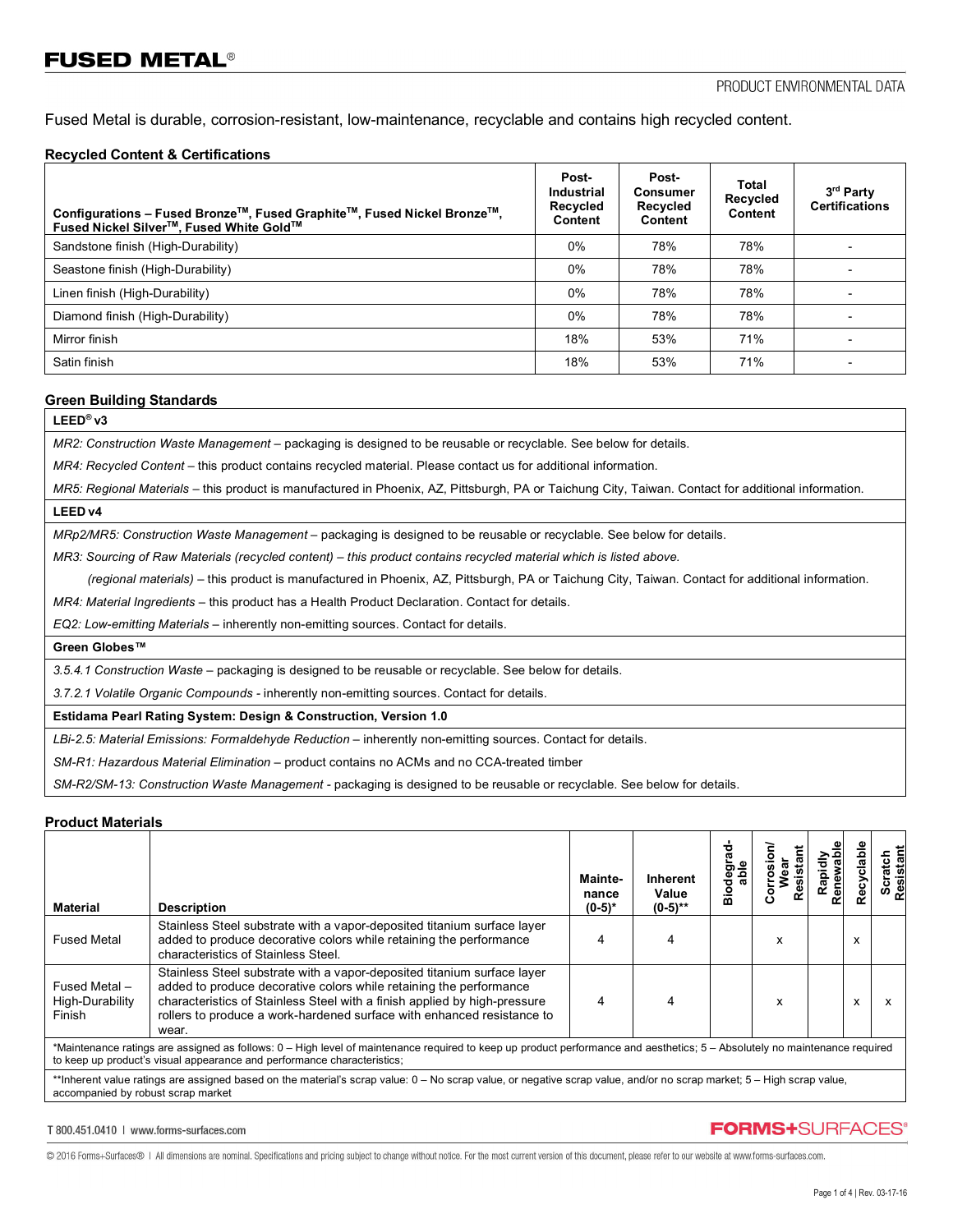### **Processes**

| <b>Process</b>                      | <b>Description</b>                                                                                                                                                                                                                                                                          |
|-------------------------------------|---------------------------------------------------------------------------------------------------------------------------------------------------------------------------------------------------------------------------------------------------------------------------------------------|
| Calendaring                         | Metalworking process in which sheet metal is rolled out at room temperature, changing the molecular structure<br>to make it harder and more resistant to scratching.                                                                                                                        |
| Cutting                             | A variety of methods may be used to cut through various materials.                                                                                                                                                                                                                          |
| Eco-Etch                            | Physical etching process in which an artwork mask is applied to a metal surface that is then bead-blasted.<br>Unmasked areas become more matte, whereas masked areas retain their original look. Beads are recycled<br>within the process until the particles become too small to use.      |
| Forming                             | A mechanical process used to alter the shape of metal.                                                                                                                                                                                                                                      |
| Metal Finishing                     | Applied using grinding/sanding or polishing wheels. Finishing produces a grained/brushed or mirror-like finish on<br>the surface, and depending on the material will increase corrosion resistance.                                                                                         |
| Multi-Ion Vapor Deposition (Fusing) | Using a vacuum chamber, a thin layer of titanium is chemically fused to the surface of a stainless steel<br>substrate. By changing vacuum gas composition, temperature, and pressure, the titanium can be made take on<br>different decorative colors as it bonds with the stainless steel. |
| Steel Making                        | Steel and stainless steel are made in one of two types of furnace: a Basic Oxygen Furnace (BOF) or an Electric<br>Arc Furnace (EAF). A BOF is used to make steel from iron ore or from scrap steel; an EAF is used primarily to<br>reprocess scrap steel.                                   |

## **Packaging Materials**

| <b>Material</b> | Type          | <b>Description</b>                                                                        | Disposal      |
|-----------------|---------------|-------------------------------------------------------------------------------------------|---------------|
| Foam            | <b>Sheets</b> | Micro foam sheets are used to protect the finish on products.                             | Reuse         |
| Polyethylene    | <b>Sheets</b> | Polyethylene material that is applied to the sheets to protect the finish on products.    | Recycle       |
| Wood            | Crate         | Made to fit onsite. Wood scraps are recycled into mulch. Crates are reused when possible. | Reuse/Recycle |

## **Transport**

| Method | туре       | <b>Description</b>                                                                                                                                                                                                                           |
|--------|------------|----------------------------------------------------------------------------------------------------------------------------------------------------------------------------------------------------------------------------------------------|
| Boat   | Overseas   | Some product components are shipped by cargo ship from overseas                                                                                                                                                                              |
| Ground | Truck/Rail | Some incoming shipments and almost all outgoing shipments to customers are sent via ground transportation. This can<br>include truck and often rail transport depending on the final destination. We are an EPA SmartWay® Transport Partner. |

## **Maintenance & Use**

| Maintenance or Use                | <b>Description</b>                                                               | <b>Chemicals</b><br>Reauired |
|-----------------------------------|----------------------------------------------------------------------------------|------------------------------|
| Clean with Water and Mild Cleaner | This product requires a damp cloth and a mild, nontoxic cleaner for maintenance. | Mild. water-based<br>cleaner |

## **Disposal**

| Method             | <b>Description</b>                |
|--------------------|-----------------------------------|
| Recyclable - Fully | This product is fully recyclable. |
| Recycling - Scrap  | Materials can be sold for scrap.  |

## **FORMS+**SURFACES®

@ 2016 Forms+Surfaces® | All dimensions are nominal. Specifications and pricing subject to change without notice. For the most current version of this document, please refer to our website at www.forms-surfaces.com.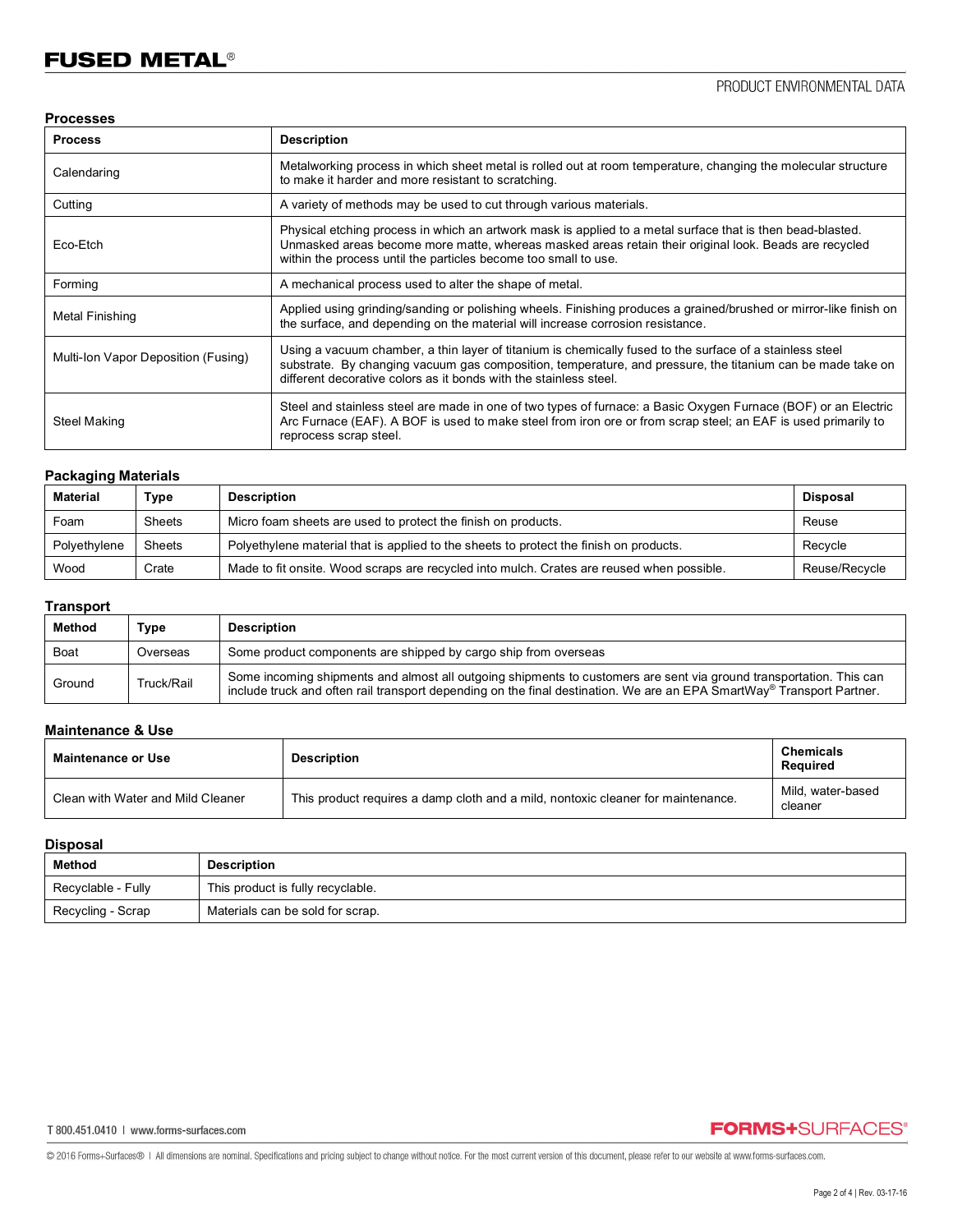### **SUMMARY – Fused Metal Sandstone, Seastone, Linen and Diamond finishes**

| <b>Category Type</b> | <b>Property/Component</b>                | <b>No Pattern</b>  | Impression<br><b>Patterns</b> | Eco-Etch<br><b>Patterns</b> | <b>Fusion</b><br><b>Patterns</b> |
|----------------------|------------------------------------------|--------------------|-------------------------------|-----------------------------|----------------------------------|
| Basic                | Post-Industrial Recycled Content         | 0%                 | 0%                            | 0%                          | 0%                               |
| Basic                | Post-Consumer Recycled Content           | 78%                | 78%                           | 78%                         | 78%                              |
| <b>Basic</b>         | <b>Total Recycled Content</b>            | 78%                | 78%                           | 78%                         | 78%                              |
| LEED v3              | MR: Construction Waste Management        | x                  | X                             | X                           | x                                |
| LEED v3              | MR: Recycled Content                     | X                  | x                             | X                           | X                                |
| LEED v3              | MR: Regional Materials                   | Contact            | Contact                       | Contact                     | Contact                          |
| LEED v4              | MR: Construction Waste Management        | X                  | x                             | X                           | x                                |
| LEED v4              | MR: Sourcingrecycled content             | x                  | x                             | x                           | X                                |
| LEED v4              | MR: Sourcingregional materials           | Contact            | Contact                       | Contact                     | Contact                          |
| LEED v4              | MR: Material Ingredients                 | Contact            | Contact                       | Contact                     | Contact                          |
| LEED v4              | EQ: Low-emitting Materials               | Contact            | Contact                       | Contact                     | Contact                          |
| Green Globes         | 3.5.4.1 Construction Waste               | X                  | x                             | x                           | x                                |
| <b>Green Globes</b>  | 3.7.2.1 Volatile Organic Compounds       | Contact            | Contact                       | Contact                     | Contact                          |
| <b>ESTIDAMA</b>      | <b>LBi: Material Emissions</b>           | Contact            | Contact                       | Contact                     | Contact                          |
| <b>ESTIDAMA</b>      | SM: Hazardous Material Elimination       | X                  | x                             | x                           | x                                |
| <b>ESTIDAMA</b>      | <b>SM: Construction Waste Management</b> | X                  | x                             | x                           | x                                |
| <b>Materials</b>     | <b>Fused Metal</b>                       |                    |                               |                             |                                  |
| <b>Materials</b>     | Fused Metal - High-Durability Finish     | X                  | x                             | x                           | x                                |
| Processes            | Calendaring                              | X                  | X                             | x                           | x                                |
| Processes            | Cutting                                  |                    |                               |                             |                                  |
| Processes            | Eco-Etching                              |                    |                               | X                           | x                                |
| Processes            | Forming                                  |                    | X                             |                             | x                                |
| Processes            | <b>Metal Finishing</b>                   |                    |                               |                             |                                  |
| Processes            | Multi-Ion Vapor Deposition (Fusing)      | X                  | X                             | X                           | X                                |
| Processes            | <b>Steel Making</b>                      | x                  | x                             | x                           | x                                |
| Packaging            | Foam Sheets                              | X                  | X                             | X                           | x                                |
| Packaging            | Polyethylene Sheets                      | X                  | x                             | X                           | x                                |
| Packaging            | Wood - Crate                             | х                  | x                             | x                           | x                                |
| Transport            | Boat - Overseas                          | x                  | X                             | X                           | X                                |
| Transport            | Ground - Truck/Rail                      | $\pmb{\mathsf{X}}$ | $\pmb{\mathsf{X}}$            | X                           | X                                |
| Maintenance & Use    | Clean with Water and Mild Cleaner        | X                  | $\pmb{\mathsf{X}}$            | X                           | X                                |
| Disposal             | Recyclable - Fully                       | X                  | $\pmb{\mathsf{X}}$            | X                           | X                                |
| Disposal             | Recycling - Scrap                        | $\mathsf X$        | $\mathsf x$                   | X                           | X                                |

T 800.451.0410 | www.forms-surfaces.com

**FORMS+**SURFACES®

@ 2016 Forms+Surfaces® | All dimensions are nominal. Specifications and pricing subject to change without notice. For the most current version of this document, please refer to our website at www.forms-surfaces.com.